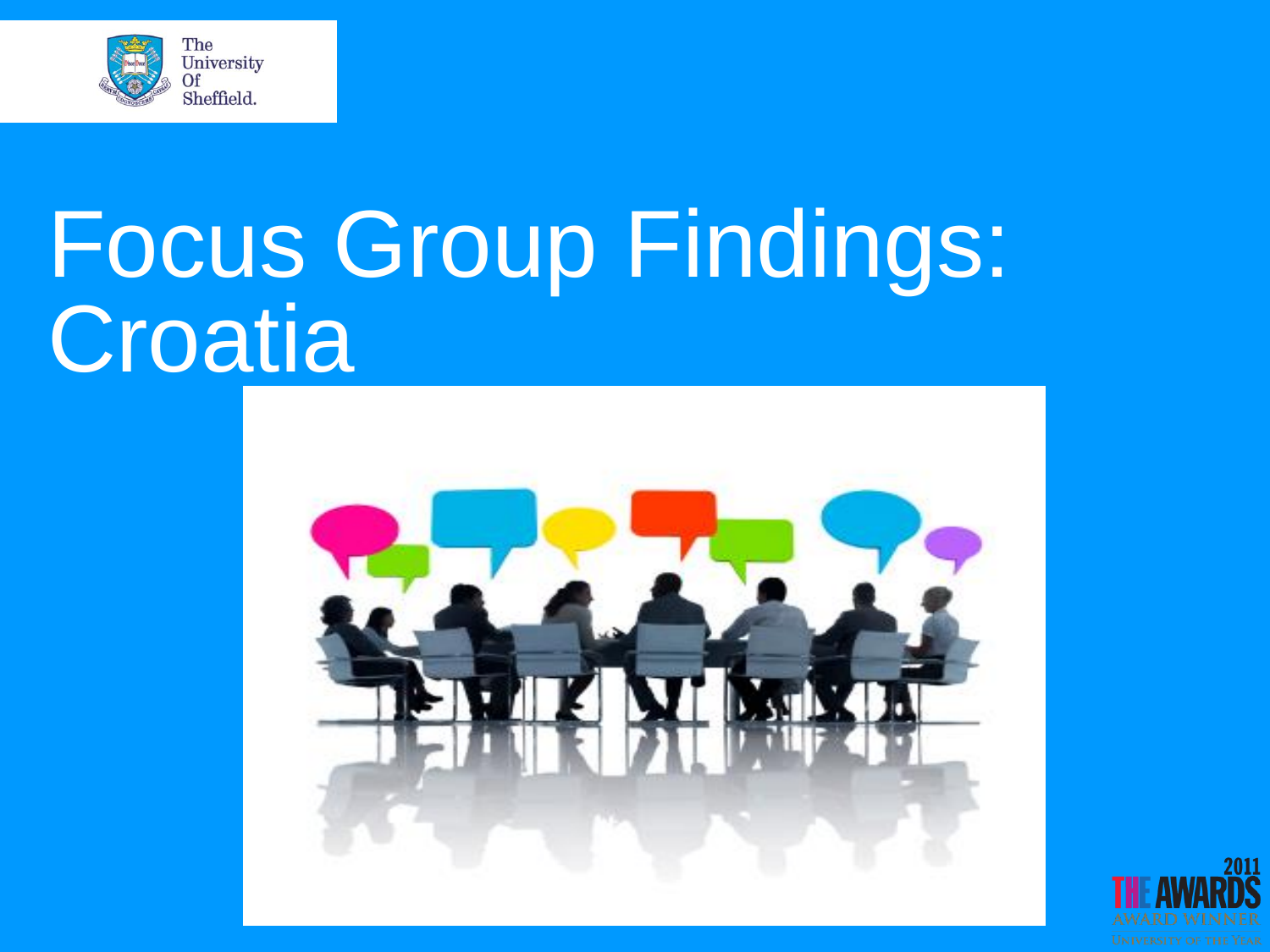

### Focus Groups

• Purpose of focus groups: policy analysis

• 3 focus groups in each country (Bulgaria, Croatia, FYR Macedonia)

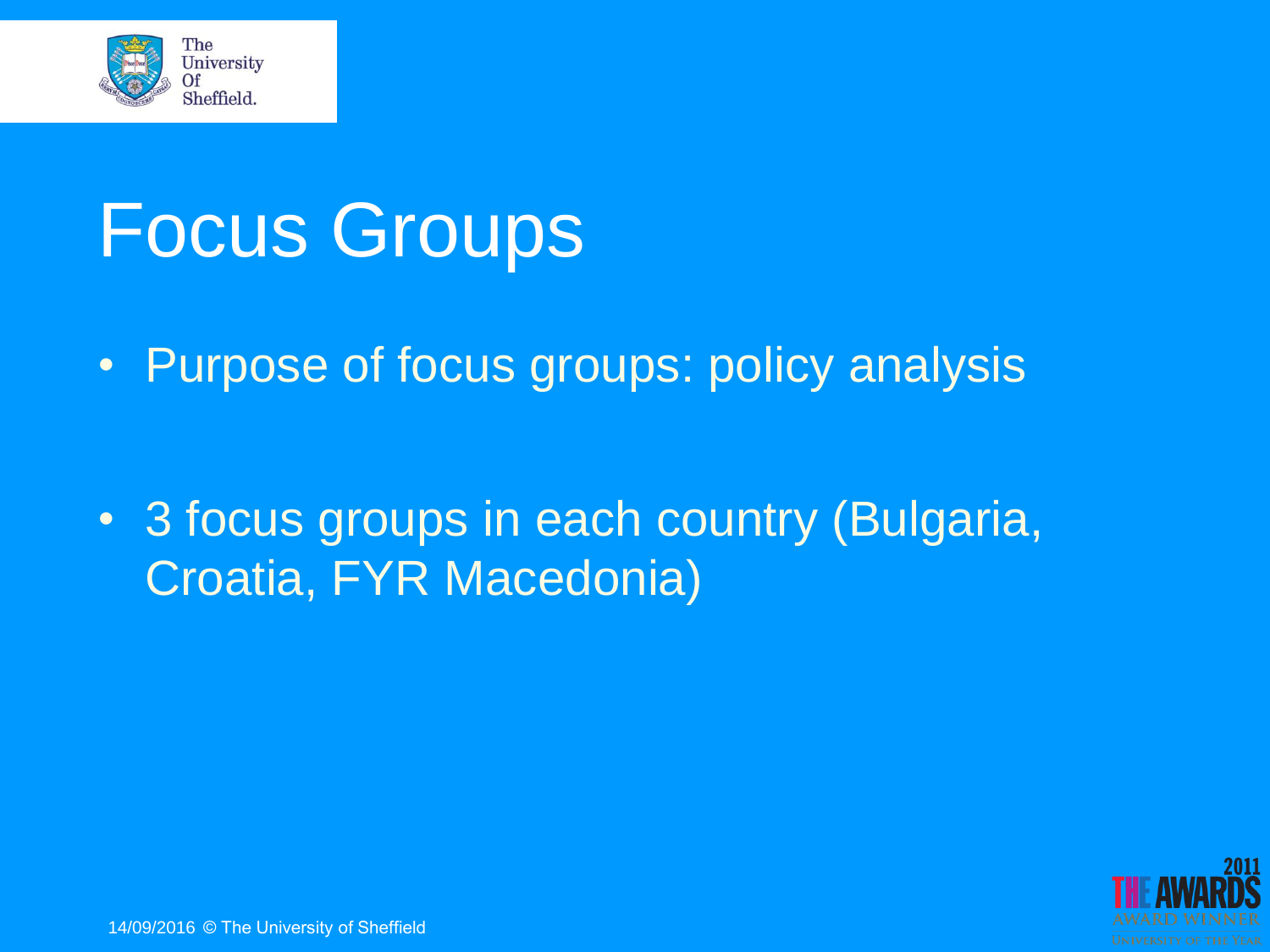

### Reasons for undeclared work

- Taxes and social contributions
- Necessity

"Better to work on an undeclared basis than not to work at all" "It is hard to find a regular job nowadays" "The income they get from the main job is often insufficient"

• High unemployment/poor economic situation

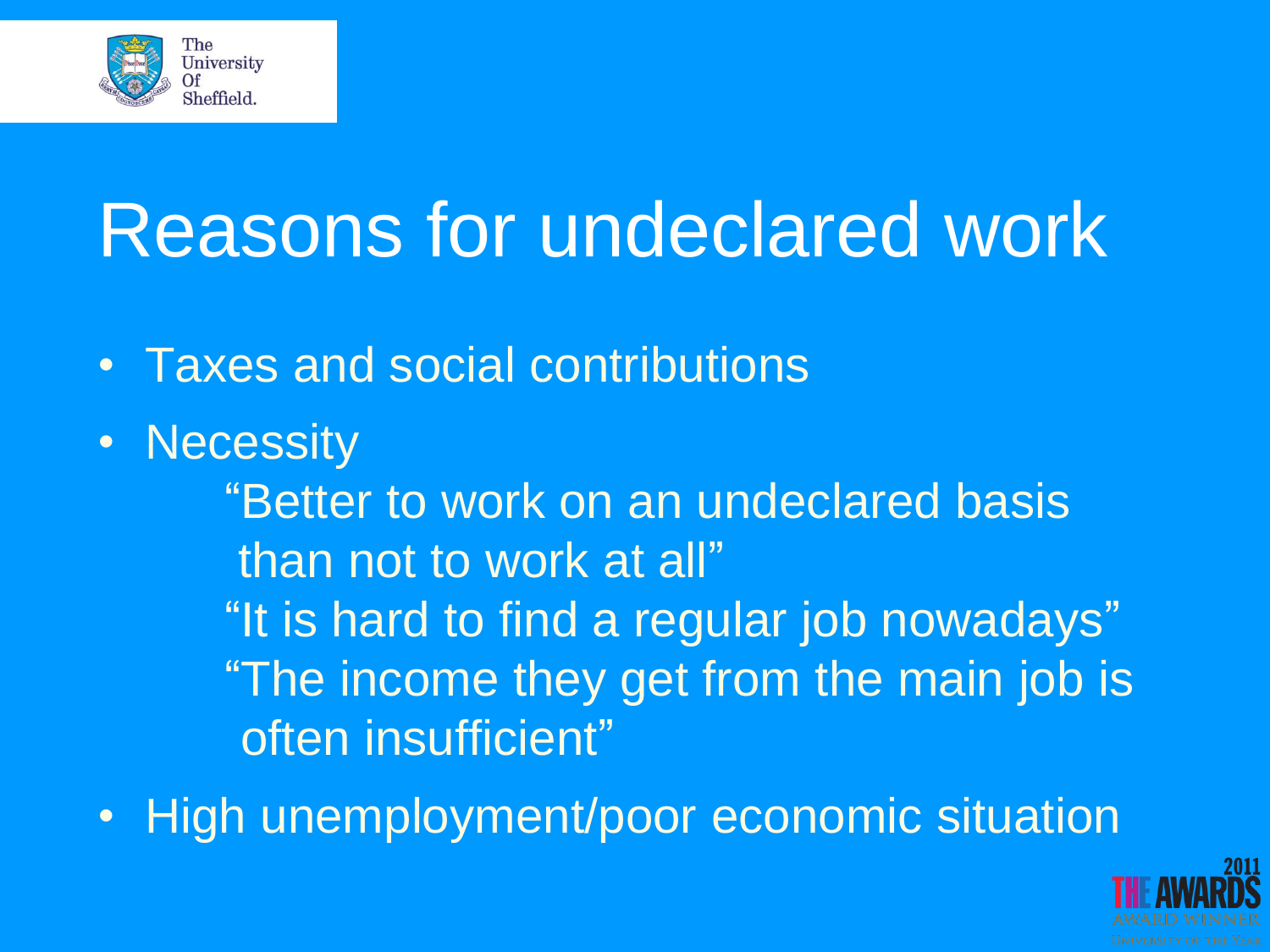

## Reasons for undeclared work

• Individualist motivations "It pays out more" "greed of employers" "People always find their own interest" "…desire for profit"

**Normalisation** 

"…people have a habit to pay in cash for small maintaining services" "It is a part of Croatian mentality and tradition to always strive to evade taxes and contributions."

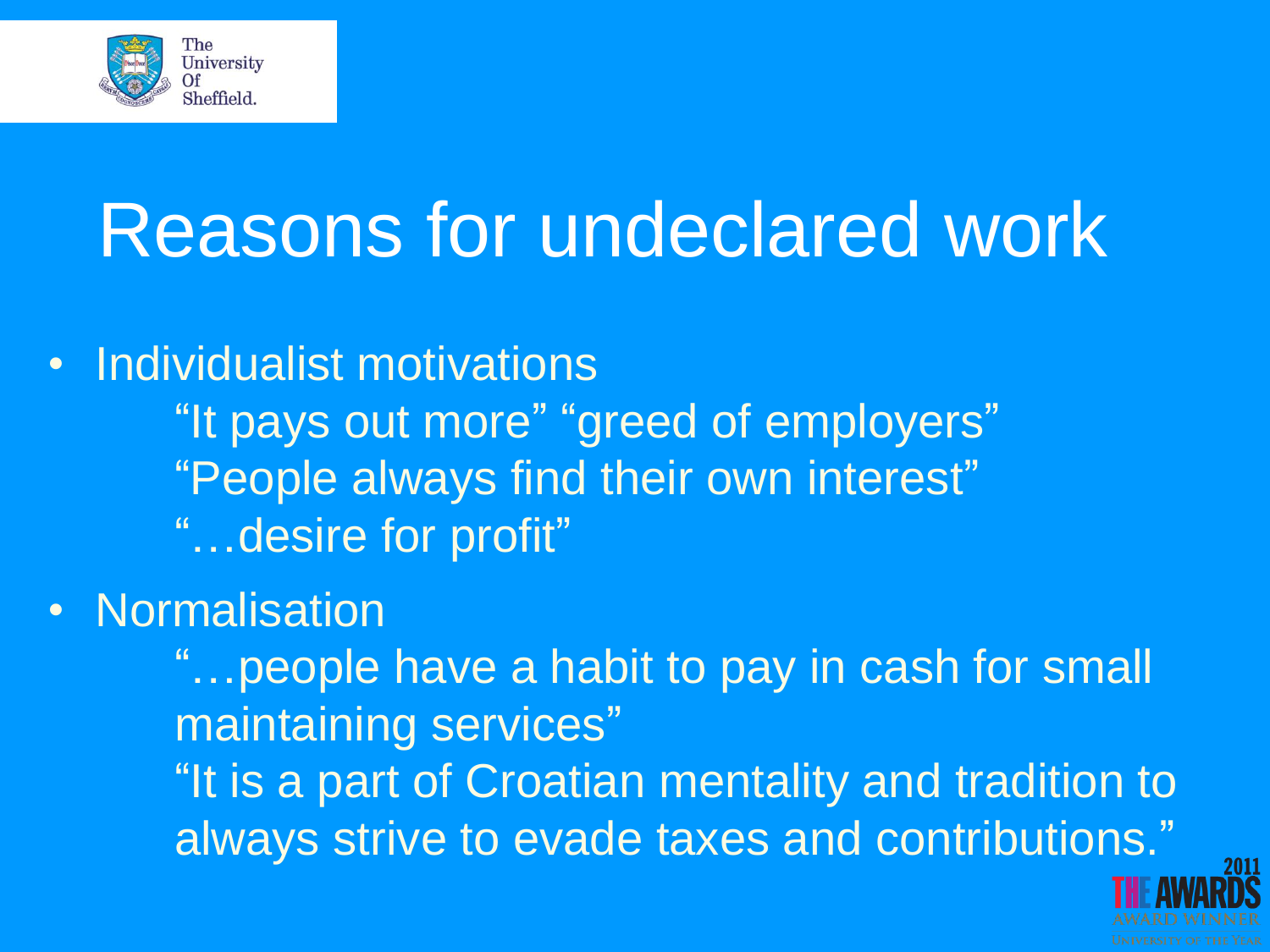

### Reasons for undeclared work

•Lack of trust in formal institutions "…some people do not believe in the Croatian judiciary system" •Corruption was frequently mentioned and discussed in varying concepts

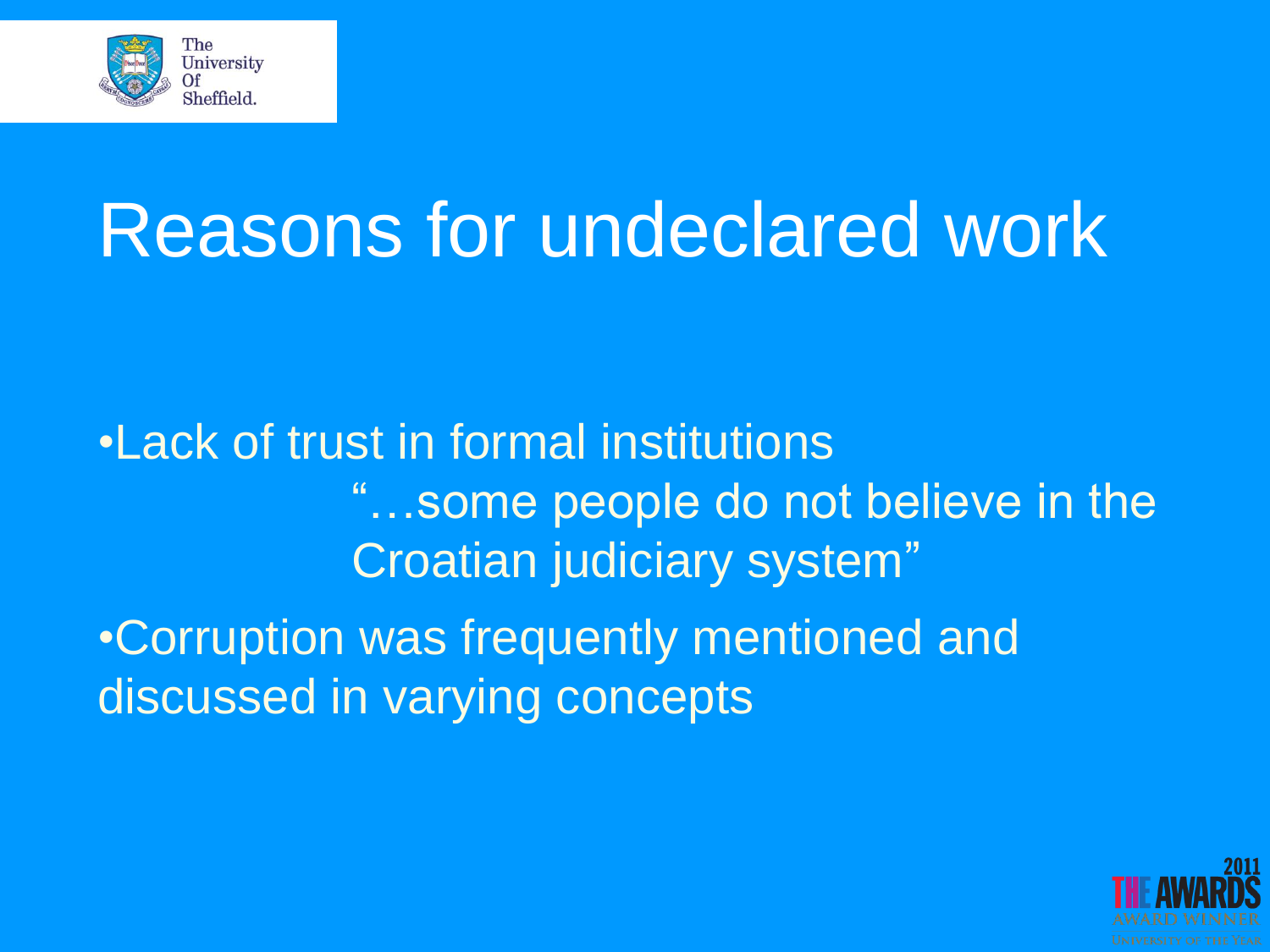

### Measures that have been applied

• Fiscal Cash Registers "which resulted in an increase of the total revenues of the public budget"

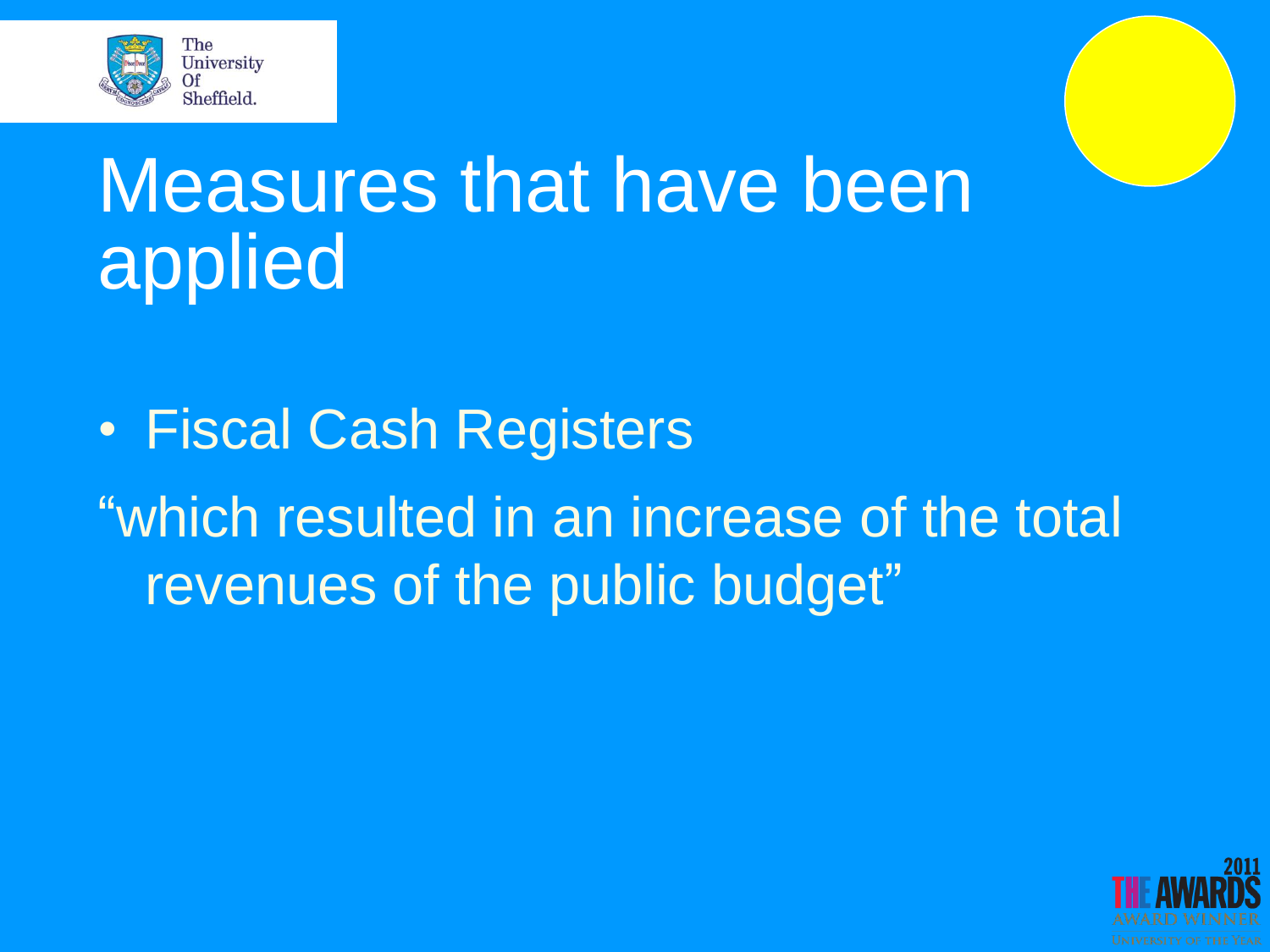

### Measures that have been applied

- Workplace training without employment (active labour market measure)
- "Companies abuse the system by constantly employing new people on a period of one year, while everything is paid by the state."
- "Companies cannot act in this way because the law prevents such behaviour"
- Various incentives (benefits for employing certain groups)

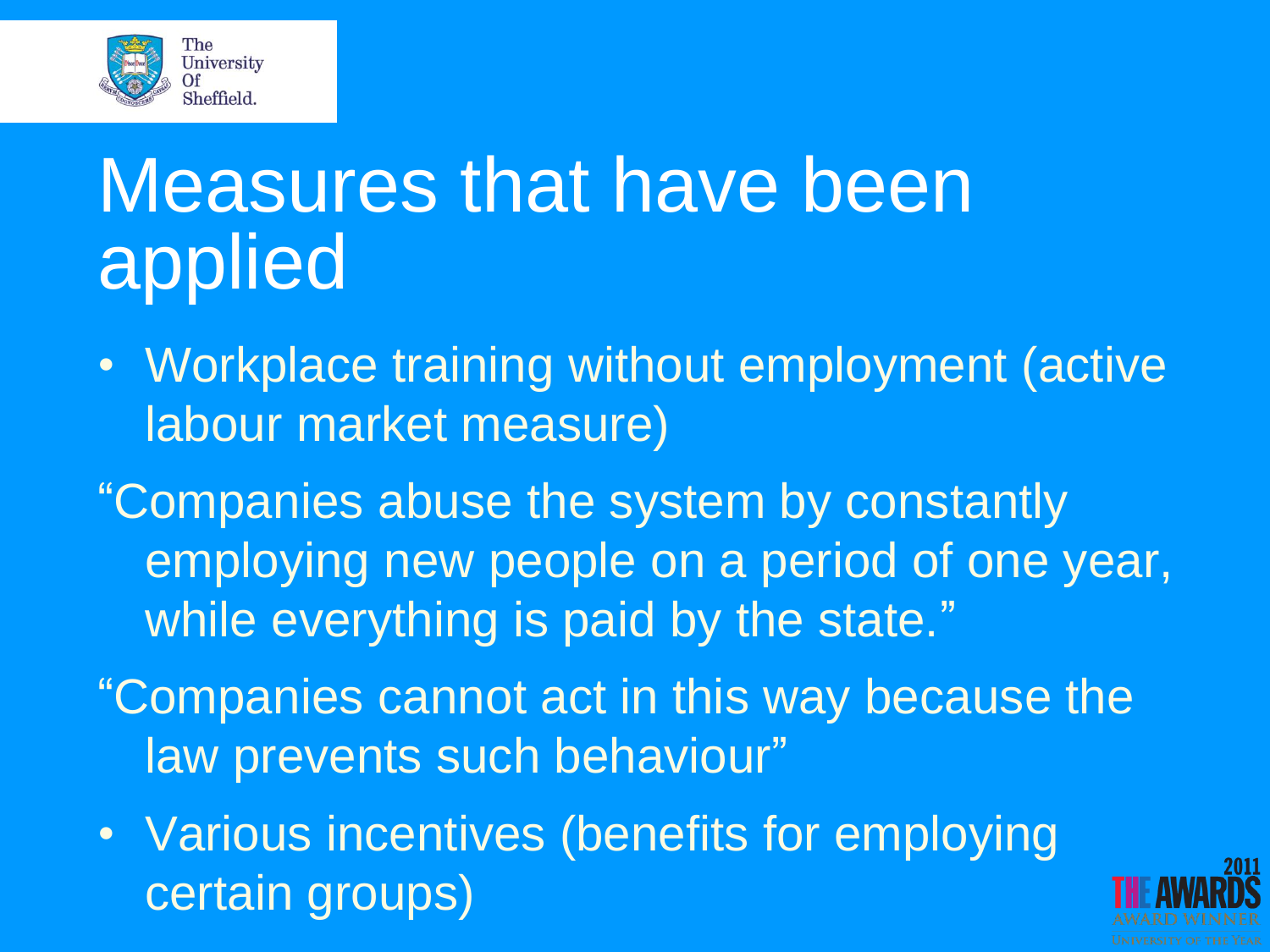

### Measures that have been applied

- Competition for sending receipts to the Tax Administration
- "some people that indeed participated in this game and were persistent in asking for a receipt.....but not from the people they know"
- "I must admit that my perception and attitudes have changed in this respect. Now I expect to get a receipt by default, which was not the case before."

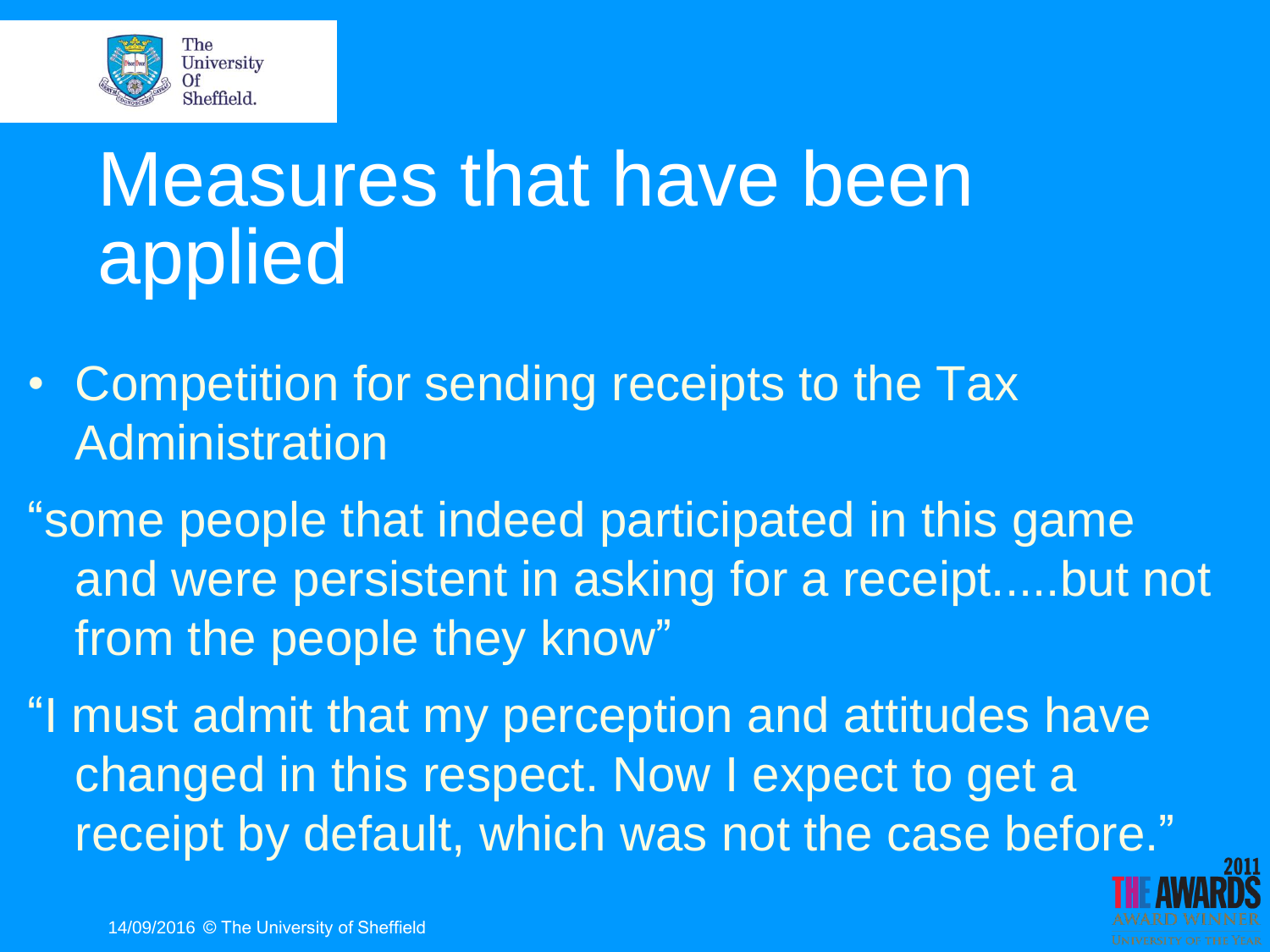

# Perspectives on Policy Approaches

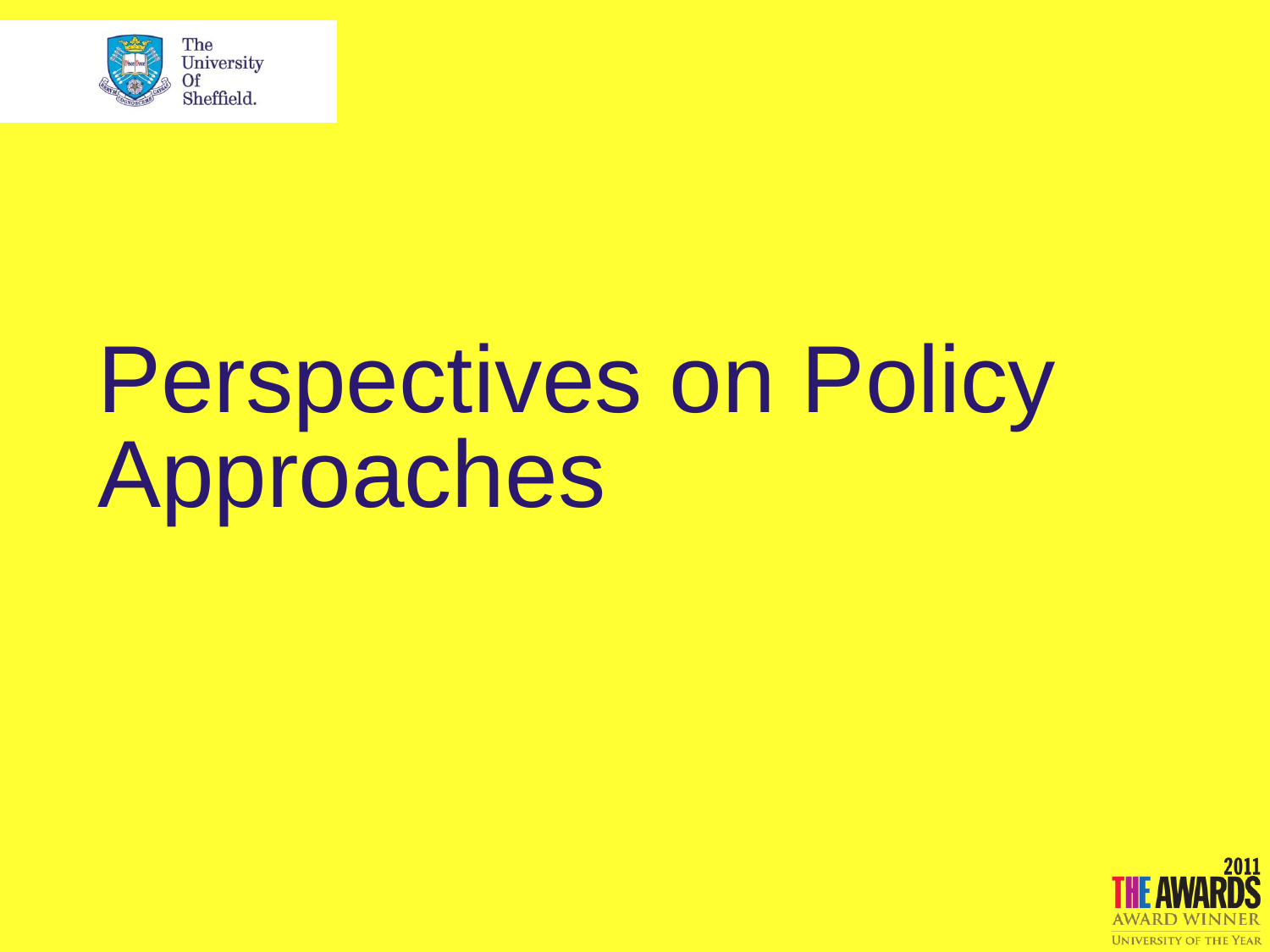

#### **Deterrence**

"We are already sufficiently punished" "It would just further deter people from starting their own business"

"The inspectorate unlawfully froze my bank account"



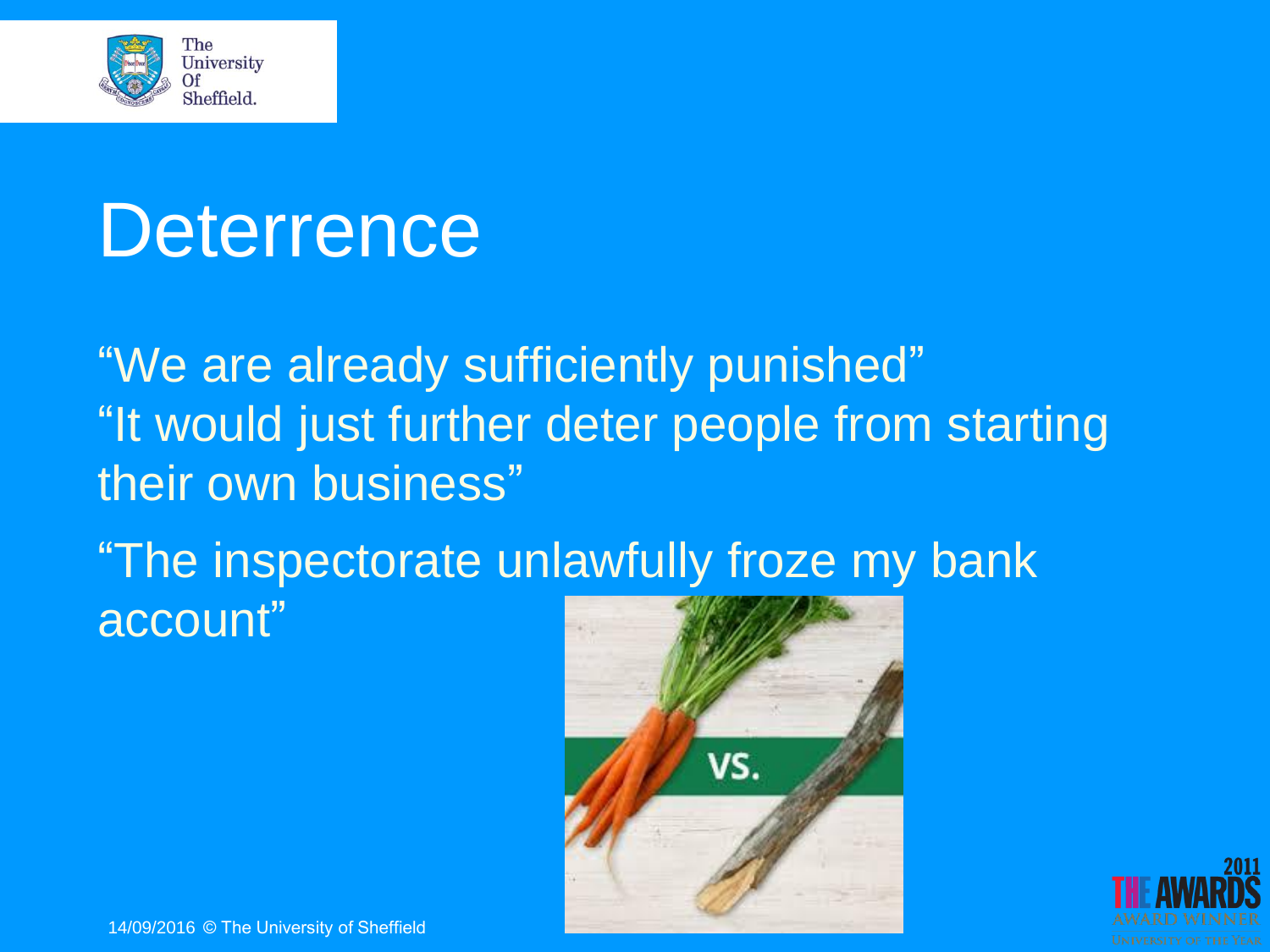

#### **Incentives**

"There should be more incentives, particularly various tax exemptions"

"Something that will stimulate the official economy"

"Instead of creating new permanent jobs, the State is spending money on one-year employment subsidies"

"…there are some positive effects of these subsidies. With the increase of employment subsidies… many new…second-hand shops were opened."

"one measure...or two or three...are not enough"

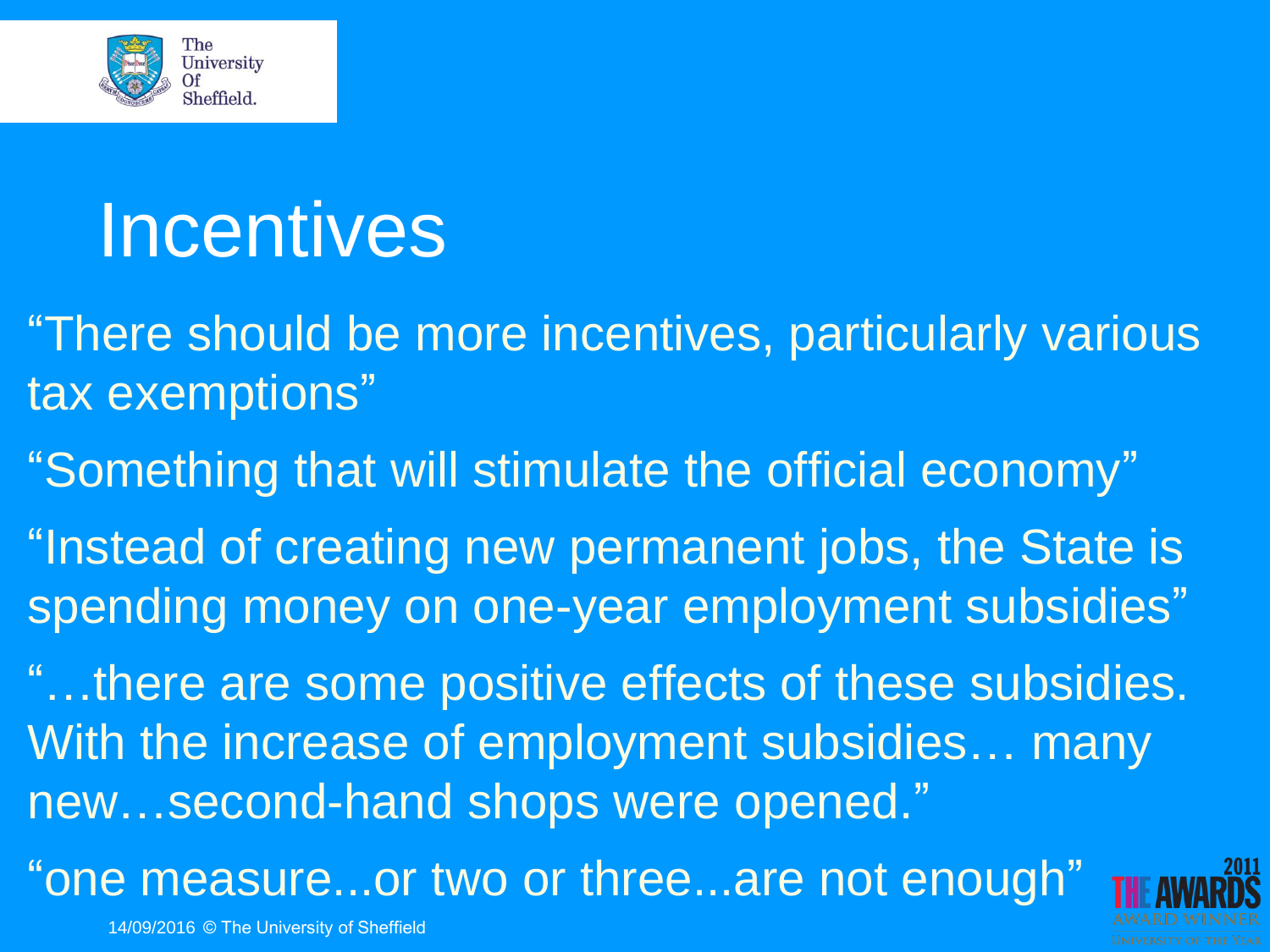

### Awareness raising campaigns

"I saw such signs in Slovenia and really liked them"

"I find this really stupid. They want to prove that they did something! Of course, this was a minimum they should have done [i.e. building roads, buying police cars...]… I want to see where the rest of the money goes…such messages would have a counter effect in my case." "This mentality is very hard to change."

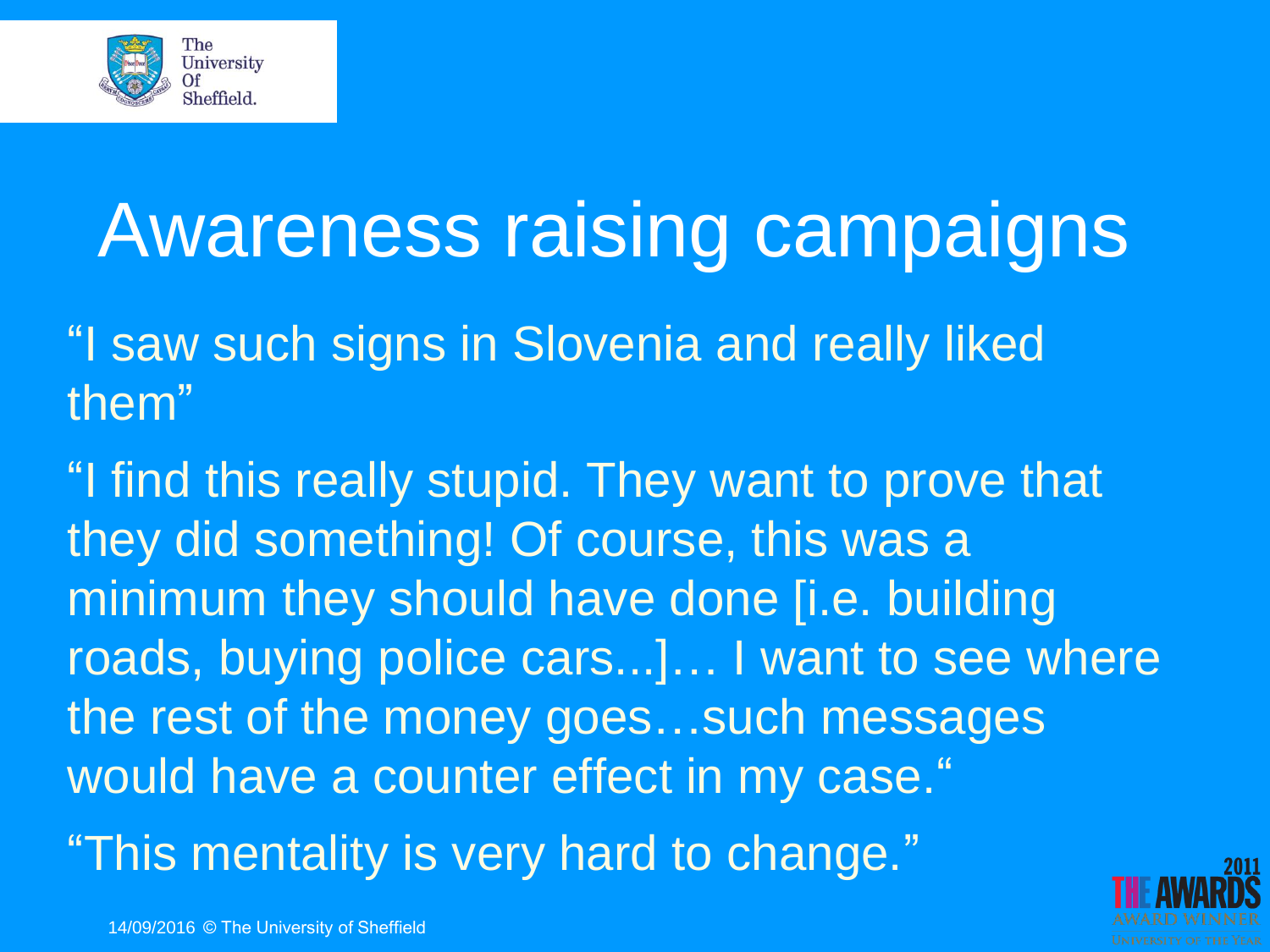

# Education

"I think that not much can be done with the existing 'cosmetic changes'" "people should be educated" "It should be explained to workers that it is their responsibility to control whether social security contributions are paid for them."

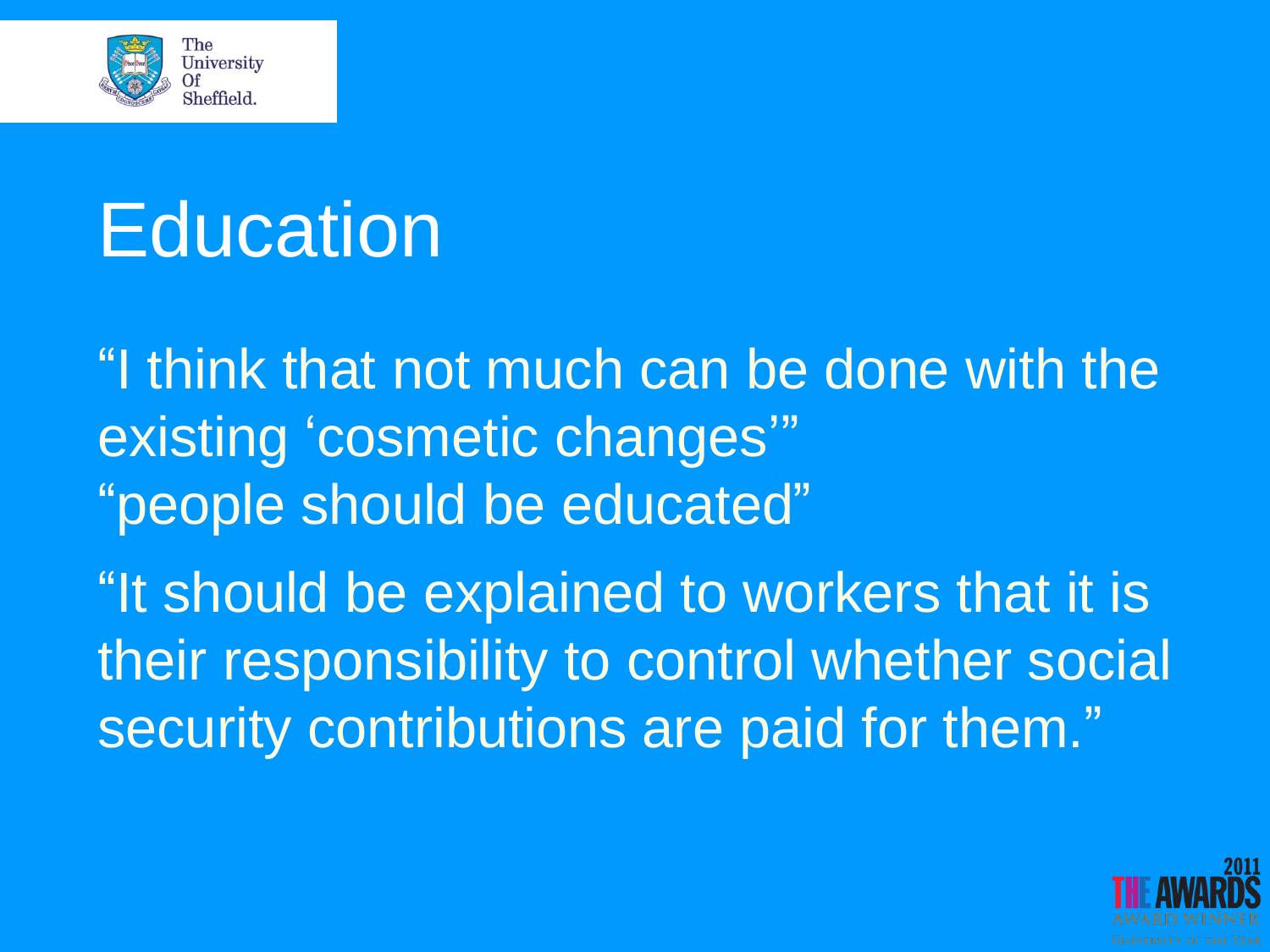

# Public buy-in of policy measures



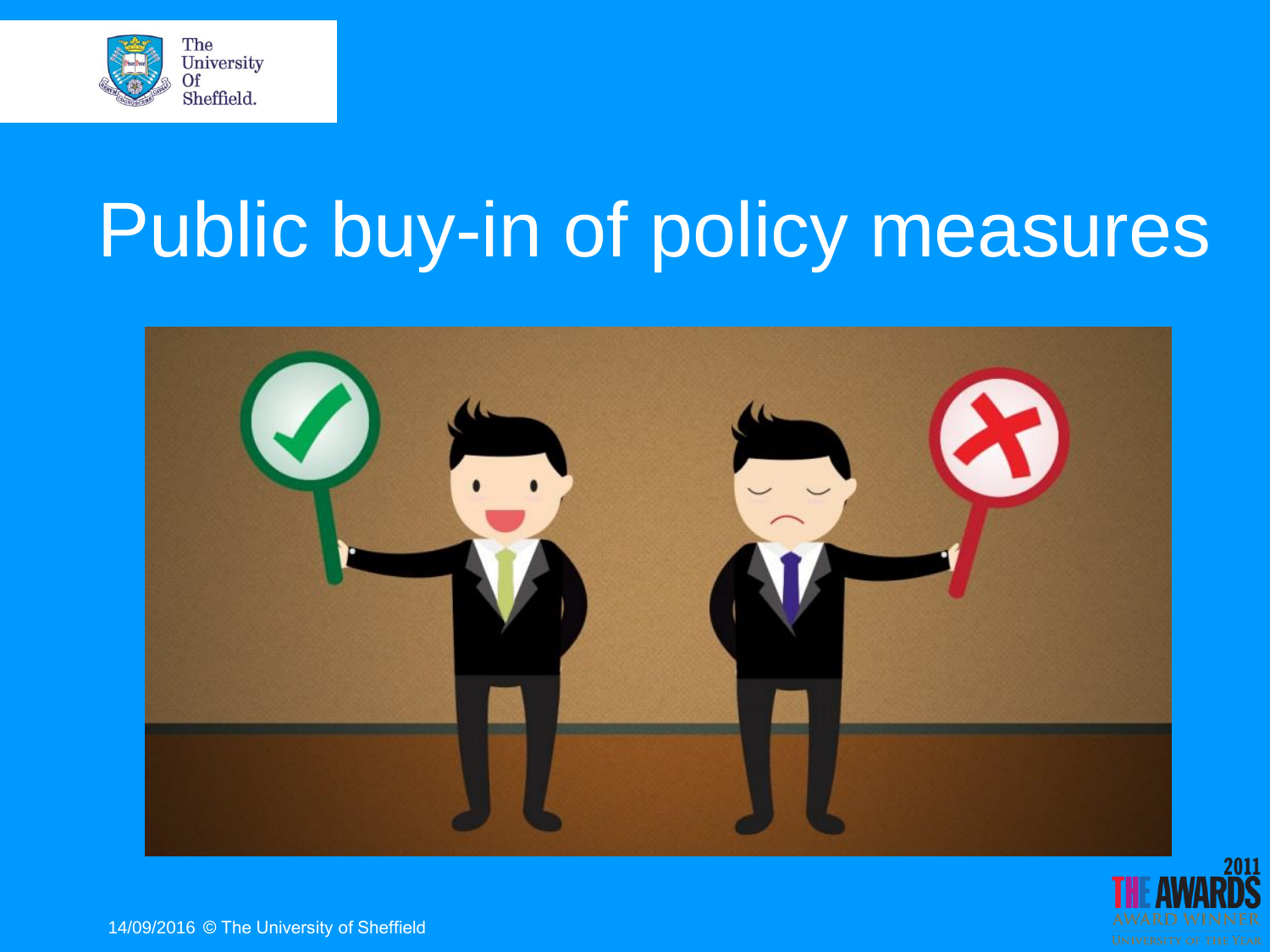

# How to achieve public buy in?

"I think that all the changes should start from the top of the pyramid. People will find it much easier to change their behaviour if politicians do so first and if some significant reforms of the public sector are done."